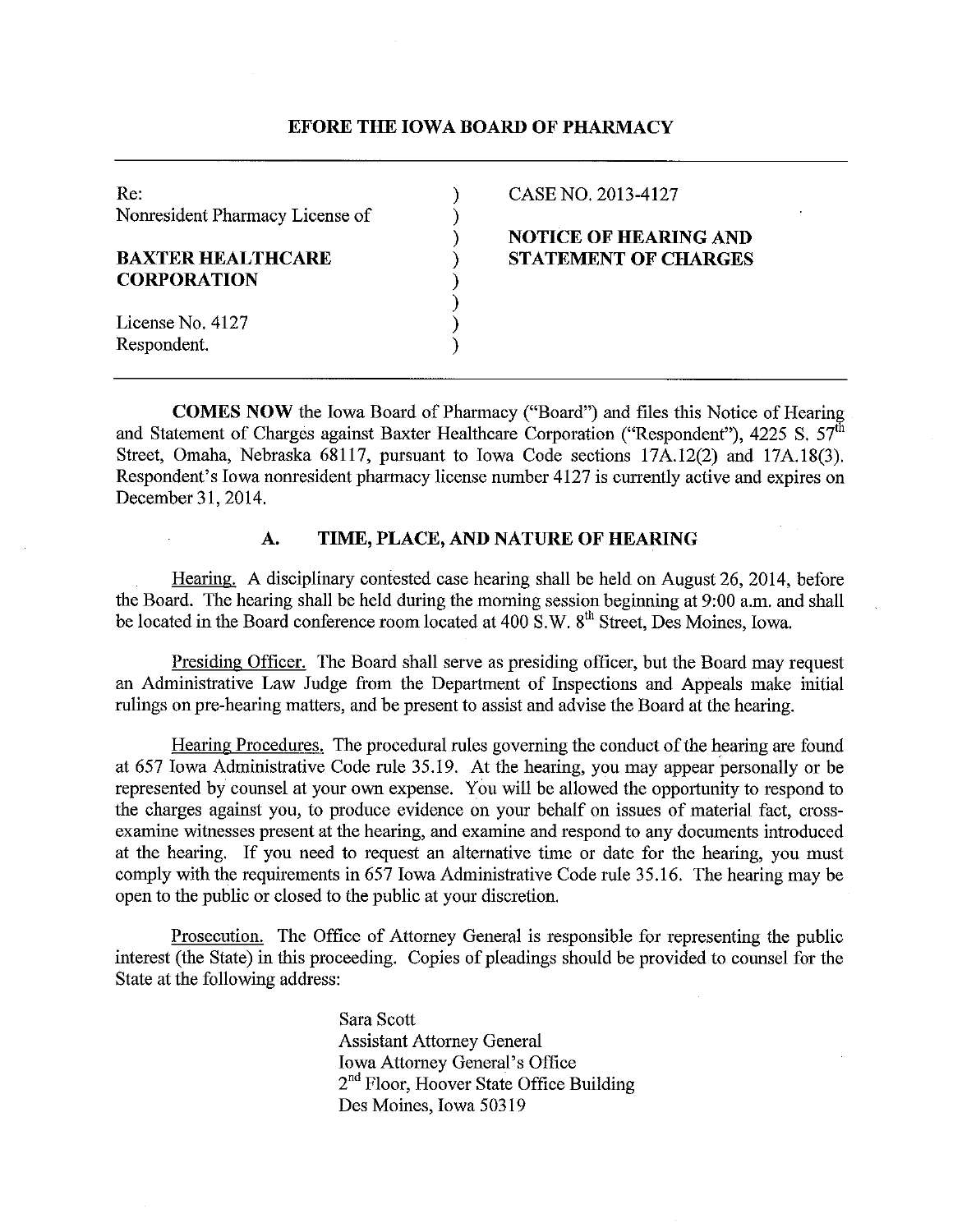Ms. Scott can also be reached by phone at (515) 242-0104 or by e-mail at sara.scott@iowa.gov.

Communications. You may contact the Board office at (515) 281-5944 with questions regarding this notice and other matters relating to these disciplinary proceedings. You may not contact individual Board members in any manner, including by phone, letter, or e-mail, regarding this Notice of Hearing and Statement of Charges. Board members may only receive information about the case when all parties have notice and the opportunity to participate, such as at the hearing or in pleadings you file with the Board office and serve upon all parties in the case.

# **B. LEGAL AUTHORITY AND JURISDICTION**

Jurisdiction. The Board has jurisdiction in this matter pursuant to Iowa Code chapters 147, 155A, and 272C (2013).

Legal Authority. If any of the allegations against you are founded, the Board has authority to take disciplinary action against you under Iowa Code chapters 147, 155A, and 272C (2013) and under 657 Iowa Administrative Code chapter 36.

Default. If you fail to appear at the hearing, the Board may enter a default decision or proceed with the hearing and render a decision in your absence, in accordance with Iowa Code section 17A.12(3) and 657 Iowa Administrative Code rule 35.21.

# **C. CHARGES**

# **Count I IMPROPER DELEGATION OF FUNCTIONS**

Respondent is charged with improper delegation of functions by permitting an unlicensed or unqualified person to dispense or distribute prescription drugs, in violation of Iowa Code section 155A.4 and 657 Iowa Administrative Code rules 3.21, 6.7, and 36.1(4)(i), pursuant to Iowa Code section 155A.13A(3) and 657 Iowa Administrative Code rule 19.10.

# **Count II FAILURE TO ENSURE PHARMACIST DOCUMENTED VERIFICATION**

Respondent is charged with failing to ensure that a pharmacist provide and document the final verification of prescriptions, in violation of 657 Iowa Administrative Code rule 8.3, pursuant to Iowa Code section l 55A.13A(3) and 657 Iowa Administrative Code rule 19.10.

## **D. FACTUAL CIRCUMSTANCES**

1. Respondent holds Iowa nomesident pharmacy license number 4127, which is currently active and expires on December 31, 2014.

2. Respondent dispenses prescription dialysis solutions to patients in Iowa. Respondent permits unlicensed or unqualified individuals to enter, fill and dispense the prescriptions.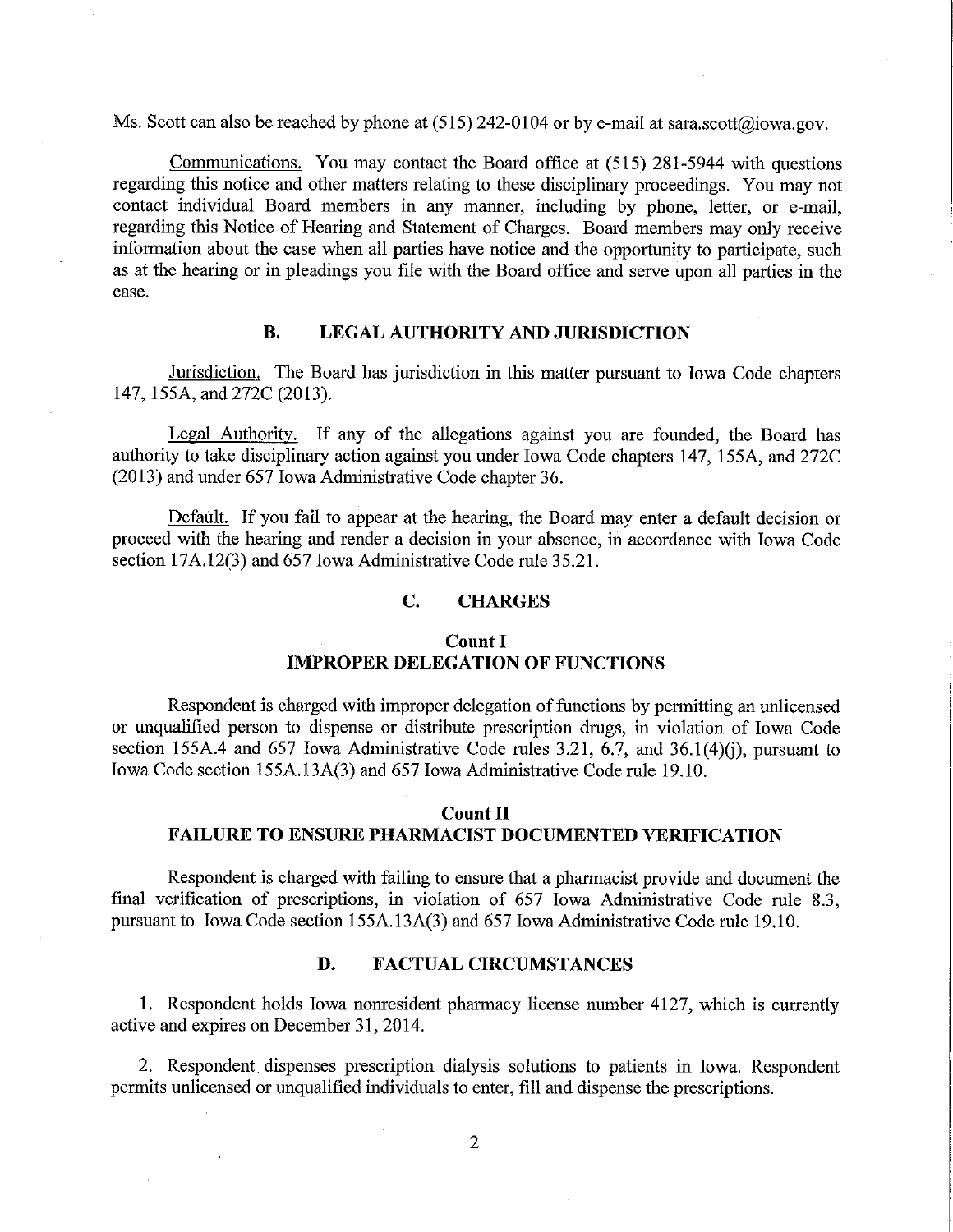3. The pharmacist is only present in the pharmacy one day per week although the pharmacy operates multiple days per week.

4. The prescription dialysis products are dispensed to Iowa patients without a pharmacist verifying the accuracy, validity, completeness and appropriateness of the medication.

# **E. SETTLEMENT**

This matter may be resolved by settlement agreement. The procedural rules governing the Board's settlement process are found at 657 Iowa Administrative Code rule 36.6. If you are interested in pursuing settlement in this matter, please contact Assistant Attorney General Sara Scott at (515) 242-0104.

**F.** FINDING OF PROBABLE CAUSE On this  $\frac{1}{20}$  day of  $\sqrt{\sqrt{2\mu}}$ , 2014, the Iowa Board of Pharmacy found probable cause to file this Notice of Hearing and Statement of Charges.

.<br>ب

EDWARD MAILR, Chairperson Iowa Board of Pharmacy 400 SW Eight Street, Suite E Des Moines, Iowa 50309-4688

cc: Sara Scott Assistant Attorney General Hoover Building, 2<sup>nd</sup> Floor Des Moines, IA 50319

#### PROOF OF SERVICE

The undersigned certifies that the foregoing instrument was served upon Respondent to the above cause by:<br>() personal service () first class mail

( ) personal service ( ) first class mail

*r:-'fJ* certified mail, return receipt requested ( ) facsimile Article Number  $9171999991703239255103$  () other  $1 \times 1$  day of  $\gamma_{\text{max}}$  , 2014. on the  $\frac{1}{2}$  day of  $\gamma$  and

- 
- 
- 

I declare that the statements above are true to the best of my information, knowledge and belief.

*/Pukke* ebbie S. Jorgenson *S-10/fJ#Y-*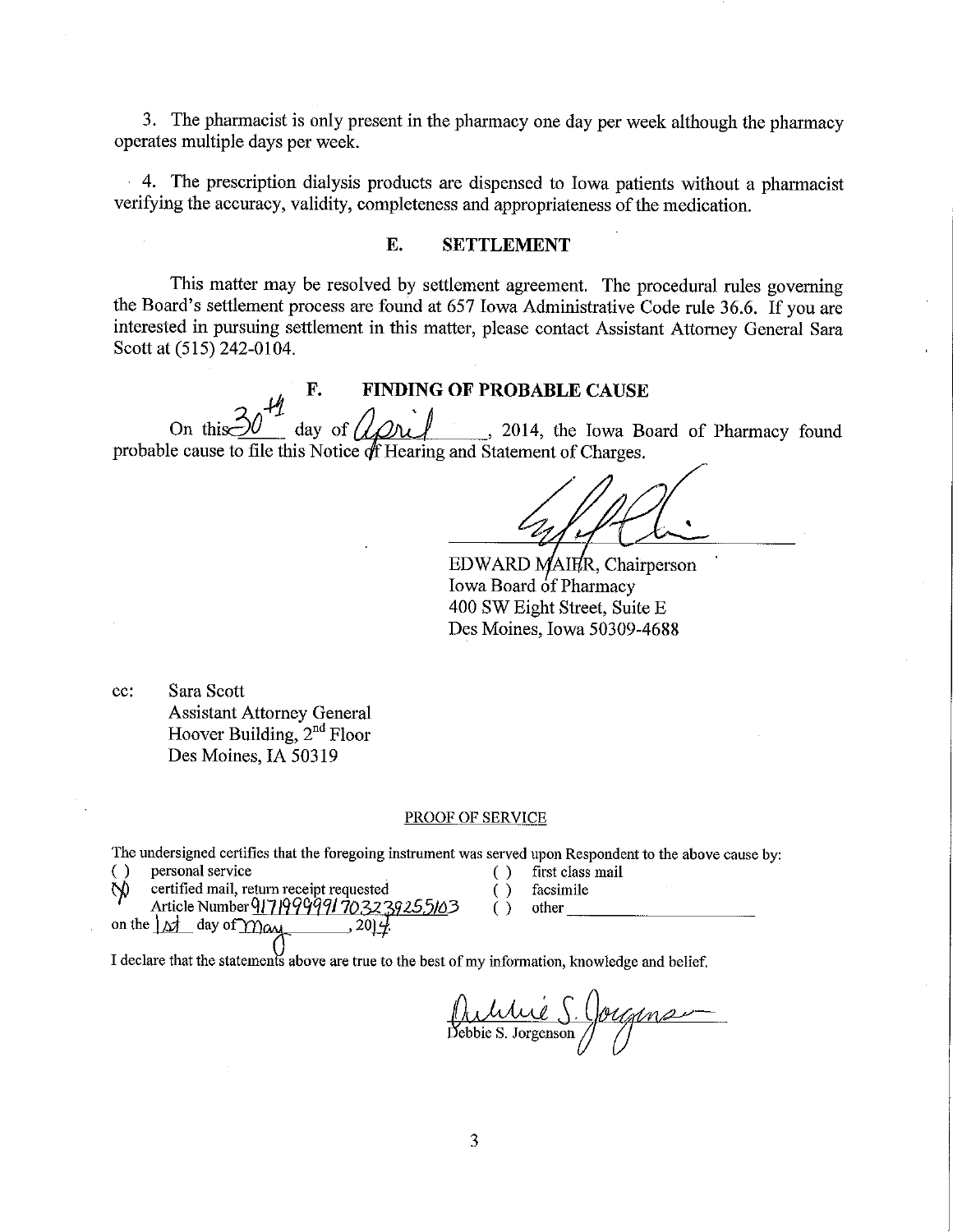#### **BEFORE THE IOWA BOARD OF PHARMACY**

Nonresident Pharmacy License of (1)

## **BAXTER HEALTHCARE**  $\qquad$   $)$ **CORPORATION** )

### Re: (2013-4127) CASE NO. 2013-4127

) **SETTLEMENT AGREEMENT AND** 

License No. 4127 Respondent.

Pursuant to Iowa Code sections 17A.IO and 272C.3(4) (2013), the Iowa Board of Pharmacy ("Board") and Baxter Healthcare Corporation ("Respondent") enter into the following Settlement Agreement and Final Order ("Order") to settle a disciplinary proceeding currently pending before the Board.

)

The allegations contained in the Statement of Charges against Respondent shall be resolved without proceeding to hearing, as the Board and Respondent stipulate as follows:

- 1. Respondent was issued Iowa nonresident pharmacy license number 4127, which is currently active and expires on December 31, 2014.
- 2. Respondent's address is  $4225 S. 57<sup>th</sup> Street$ , Omaha, Nebraska 68117.
- 3. The Board has jurisdiction over the parties and the subject matter of these proceedings.
- 4. A Notice of Hearing and Statement of Charges was filed against Respondent on April 30, 2014. A contested case hearing in this matter is scheduled for August 26, 2014.
- 5. Respondent admits the factual circumstances described in the Statement of Charges, with the following clarification to item 4: Respondent dispensed peritoneal dialysis products pursuant to a Delegated Dispensing Permit per the requirements of its home state license, utilizing quality checks and retrospective pharmacist verification to ensure the accuracy, validity, completeness and appropriateness of the products. Respondent acknowledges that the allegations, if proven in a contested case proceeding, would constitute grounds for discipline.
- 6. Execution of this Order constitutes the resolution of a contested case. Respondent has a right to a hearing on the charges, but waives its right to hearing and all attendant rights, including the right to appeal, by. freely and voluntarily agreeing to this Order. Once entered, this Order shall have the force and effect of a disciplinary order entered following a contested case hearing.
- 7. Respondent is freely and voluntarily entering into this Order.
- 8. Respondent acknowledges that it has a right to be represented by counsel on this matter.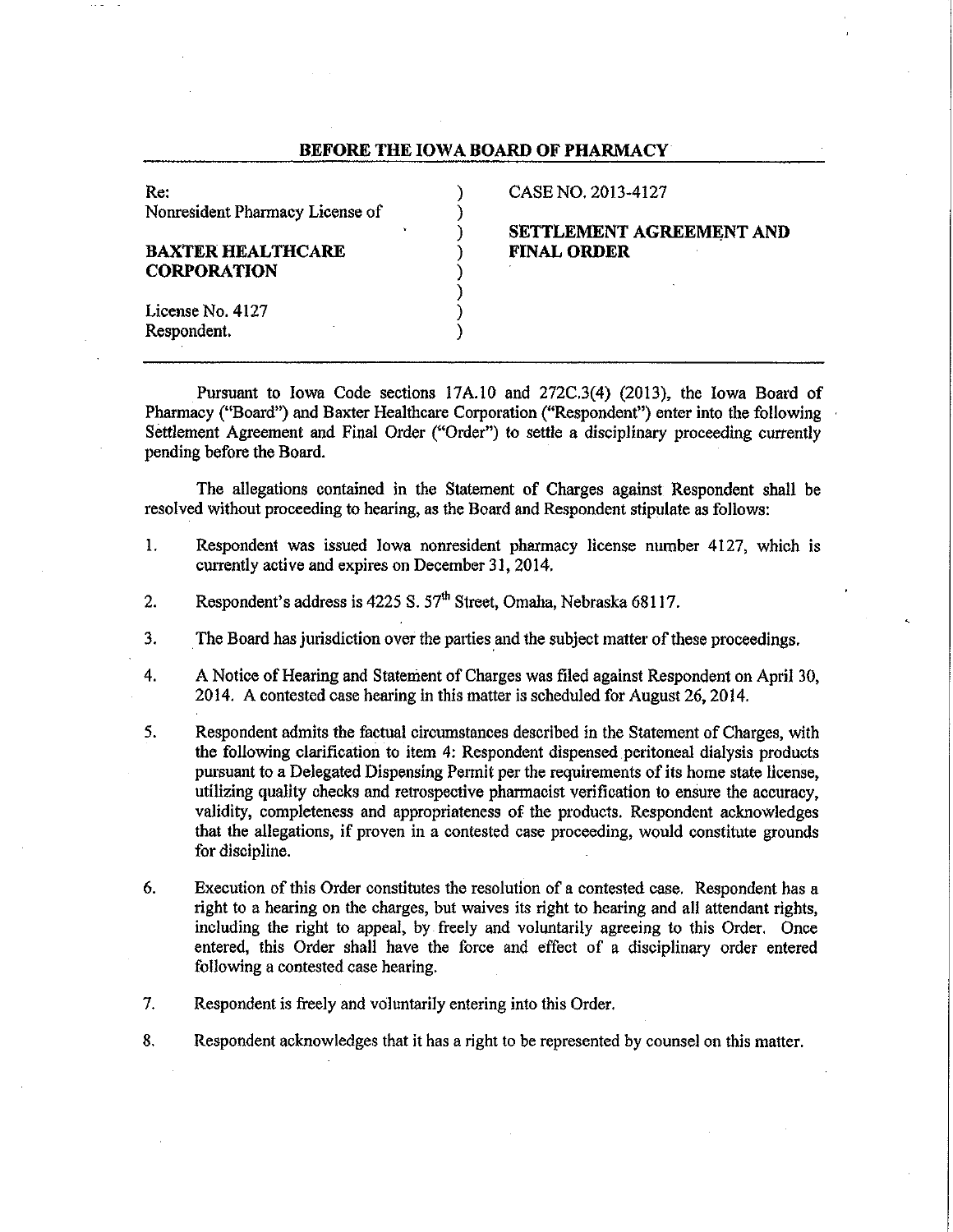- 9. The State's legal counsel may present this Order to the Board *ex parte.*
- 10. This Order is subject to approval by a majority of the full Board. If the Board fails to approve this Order, it shall be of no force or effect to either the Board or Respondent. If the Board approves this Order, it shall be the full and final resolution of this matter.
- 11. This Order shall be part of the permanent record of Respondent and shall be considered by the Board in determining the nature and severity of any disciplinary action to be imposed in the event of any future violations.
- 12. This Order, when fully executed, is a public record and is available for inspection and copying in accordance with the requirements of Iowa Code chapters 22 and 272C.
- 13. The Board's approval of this Order shall constitute a FINAL ORDER of the Board.

#### IT IS THEREFORE ORDERED:

- 14. Upon the Board's approval of this Settlement Agreement and Final Order, Respondent is hereby CITED for permitting an unlicensed person to dispense prescription drugs and failing to ensure that a pharmacist provide and document verification of prescriptions and WARNED that Respondent's failure to comply with the laws governing the practice of pharmacy in the future could result in further discipline.
- 15. Respondent agrees to pay a civil penalty in the amount of two thousand five hundred dollars (\$2500). This civil penalty shall be made payable to "Treasurer of Iowa" and mailed to the executive director of the· Board within sixty (60) days of the Board's approval of this Settlement Agreement and Final Order. All civil penalty payments shall be deposited into the State of Iowa general fund.
- 16. Respondent certifies that it now has a pharmacist providing and documenting the final verification of every prescription for Iowa patients and has provided a written policy addressing this requirement.
- 17. Should Respondent violate the terms of this Settlement Agreement, the Board may initiate action to· impose other licensee discipline as authorized by Iowa Code chapters 272C and 155A (2013) and 657 Iowa Administrative Code chapter 36.

This Settlement Agreement and Final Order is voluntarily submitted by Respondent to the Board for its consideration on the  $2 +$  day of  $\int v \, dy$ . 2014.

BAXTER HEALTHCARE CORPORATION Respondent